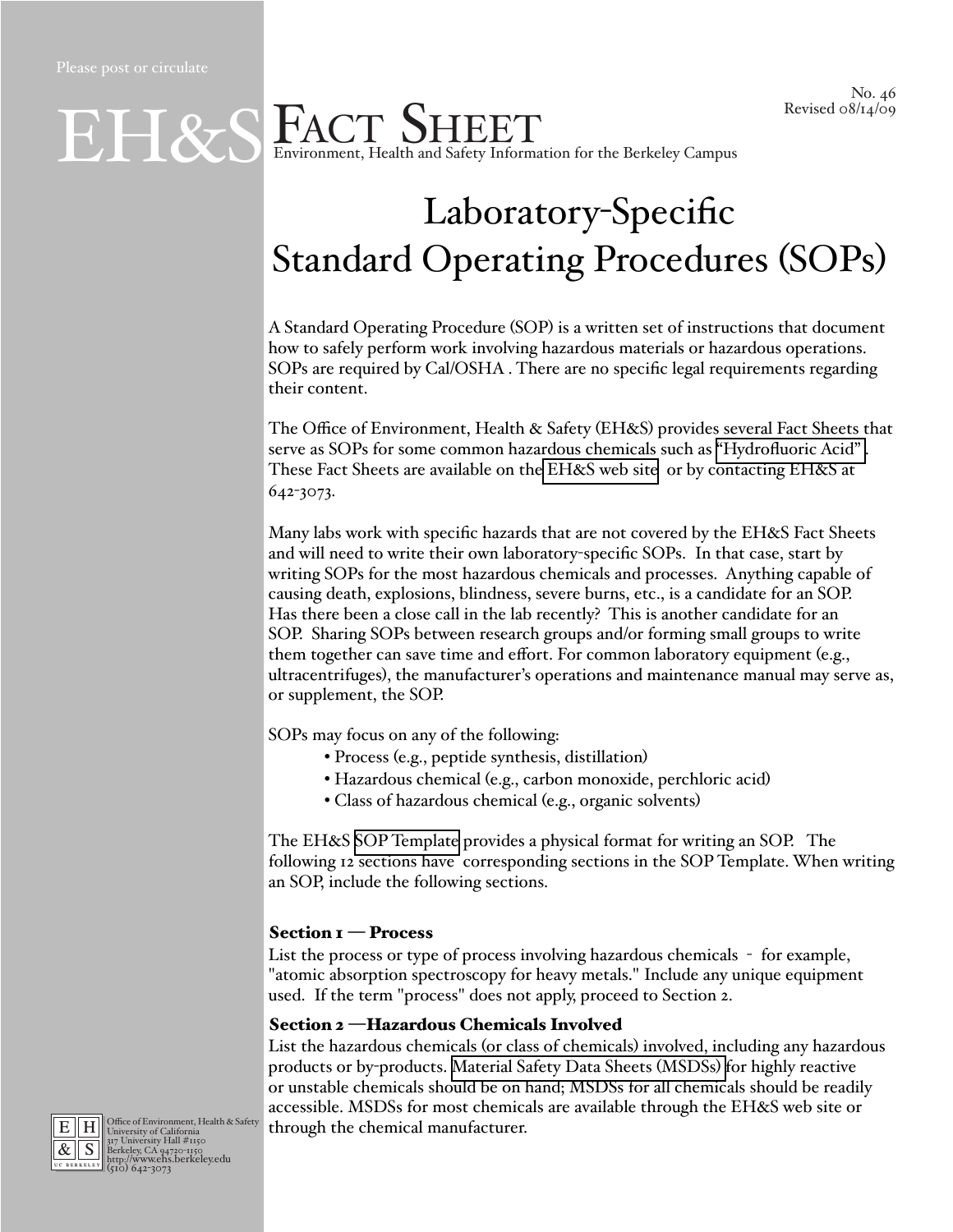#### Section 3—Potential Hazards

Describe the potential dangers for each hazardous chemical or each element of the hazardous process or procedure. Include physical, health, and environmental hazards. To find hazard information, look up the [MSDSs](http://ehs.berkeley.edu/hs/267-material-safety-data-sheets-msds.html) (available from the EH&S web site or from chemical manufacturers) or look online for other sources such as [Cameo](http://cameochemicals.noaa.gov/)  [Chemicals](http://cameochemicals.noaa.gov/) , a National Oceanic and Atmospheric Administration (NOAA) database that provides hazard information in a user-friendly format. In addition, the [Sigma-](http://www.sigmaaldrich.com/chemistry/chemical-synthesis/learning-center/technical-bulletins.html)[Aldrich web site,](http://www.sigmaaldrich.com/chemistry/chemical-synthesis/learning-center/technical-bulletins.html) has technical bulletins that provide detailed information about various processes, equipment and classes of chemicals.

## Section 4—Approvals Required

List the circumstances under which a particular laboratory operation, procedure, or activity requires prior approval from the Principal Investigator (PI), laboratory supervisor, or other personnel.

#### Section 5—Designated Area

Consider establishing a designated area for this operation within the laboratory. A fume hood, portion of the laboratory, or the entire laboratory may be the designated area.

## Section 6—Special Handling Procedures and Storage Requirements

Describe special handling procedures and storage requirements including, (but not limited to): specific laboratory techniques; ventilation requirements; temperature controls; chemical incompatibilities; special containment devices; and access restrictions. If applicable, describe safe methods to transport the chemicals.

## Section 7—Personal Protective Equipment (PPE)

List the PPE required for each activity or chemical. PPE includes gloves, laboratory coats, safety glasses, goggles, face shields, and respirators. If applicable, indicate the type of PPE (e.g., gloves, splash protection) needed for each phase of a process. For help with PPE selection or to determine if respirator use may be necessary, contact EH&S at 642-3073.

## Section 8—Engineering/Ventilation Controls

List any engineering controls used. An engineering hazard control is generally defined as equipment or physical infrastructure that reduces or removes hazards from the laboratory. It can include specifically selected and arranged experimental equipment. Common engineering controls include the fume hood, glove box, biosafety cabinet and laser interlock.

## Section 9—Spill and Accident Procedures

Describe procedures for handling potential emergencies related to this chemical or process such as accidental releases to the sanitary sewer, spills, fires, chemical burns to skin or eyes, shattered glassware, etc. Note the location of emergency equipment such as spill kits, emergency eyewash/showers, fire extinguishers, etc. Take care to describe any special procedures for dealing with personal exposures (e.g., calcium gluconate should be used for HF exposures). Identify the location of emergency response phone numbers and emergency contact phone numbers. **Emergency situations** can affect your ability to think clearly. It is important that everyone feel confident in their understanding of proper emergency procedures, including nearby lab members whose work may not be related to this SOP but who may need to respond in an emergency.